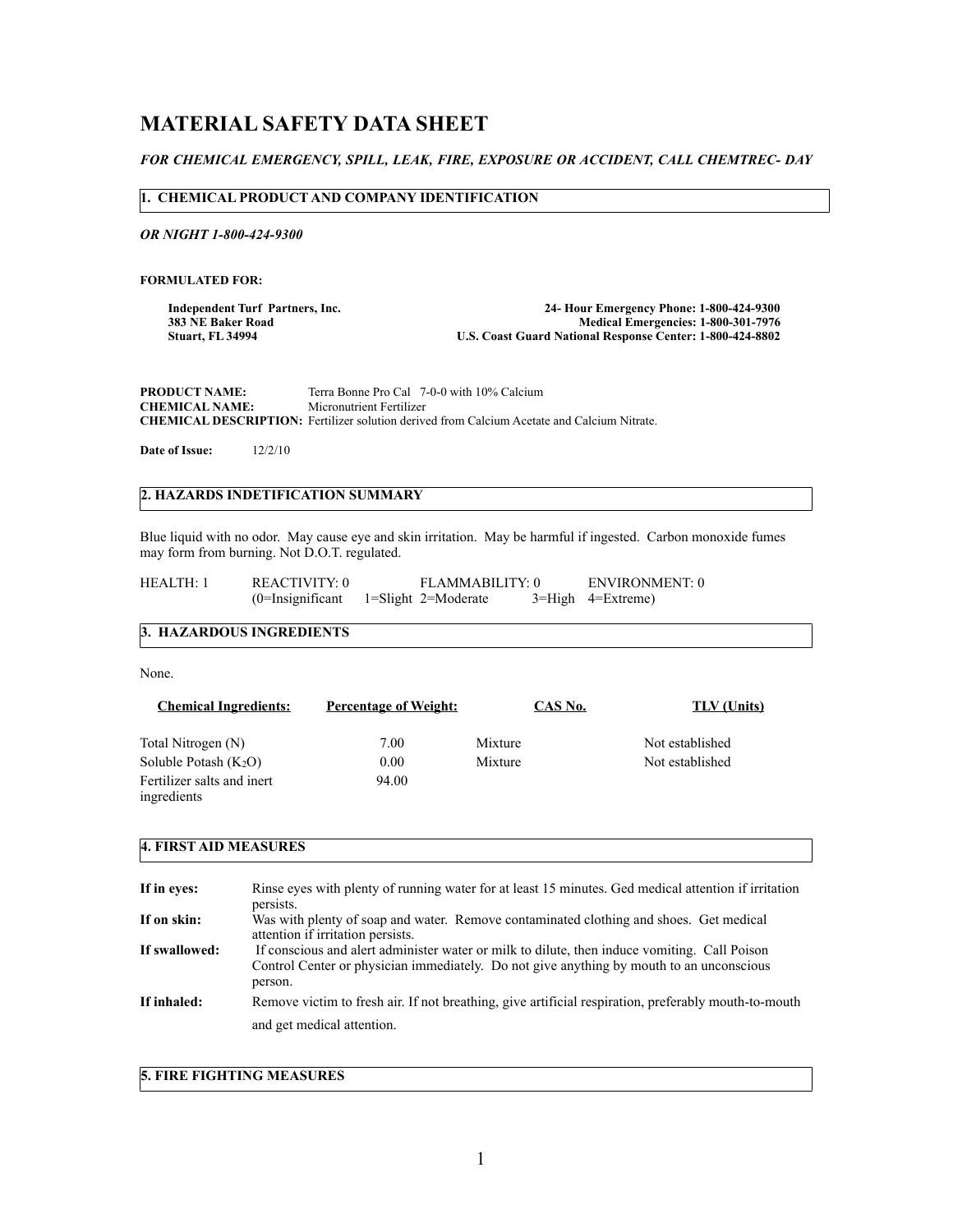**FLASH POINT (°F/Test Method):** Does not flash<br>**FLAMMABLE LIMITS (LFL& UFL):** Not available **FLAMMABLE LIMITS (LFL & UFL): HAZARDOUS COMBUSTION PRODUCTS:** Not known.<br>**SPECIAL FIRE FIGHTING PROCEDURES:** Wear positive

**EXTINGUISHING MEDIA:** Foam, carbon dioxide, dry chemical., or water fog Wear positive pressure, self-contained breathing apparatus and full protective clothing. Avoid smoke inhalation. Contain any liquid runoff.

# **6. ACCIDENTAL RELEASE MEASURES**

|                    | <b>CONTAINMENT:</b> Prevent product spillage from entering drinking water supplies or streams |
|--------------------|-----------------------------------------------------------------------------------------------|
| <b>CLEAN UP:</b>   | Collect liquid or absorb onto absorbent material and package for disposal.                    |
| <b>EVACUATION:</b> | Not necessary.                                                                                |

#### **7. HANDLING AND STORAGE**

.

**STORAGE:** Store in original container only in a cool, well-ventilated, dry place at temperatures between 40 and 95°F. Do not store near food or feeds. Do not stack pallets more than two high. **TRANFER EQUIPMENT:** Transfer product using chemical-resistant plastic or stainless steel tanks, pumps, valves, etc. **WORK/HYGIENIC PRACTICES:** Keep out of reach of children. Harmful if swallowed. Avoid breathing spray mists or vapors. Avoid contamination of feed or foodstuffs. After using this product remove clothing and launder separately before reuse, and promptly and thoroughly wash hands and exposed skin with soap and water.

#### **8. EXPOSURE CONTROLS / PERSONAL PROTECTION**

| <b>EYE PROTECTION:</b>  | Chemical dust/splash goggles or full-face shield to prevent eye contact. As a general rule, do not<br>wear contact lenses when handling. |
|-------------------------|------------------------------------------------------------------------------------------------------------------------------------------|
|                         | <b>RESPIRATORY PROTECTION:</b> Not normally needed. If use generates an aerosol mist or respiratory irritation, use NIOSH-               |
|                         | approved dust/mist respirator (such as $3M \#8710$ ).                                                                                    |
| <b>SKIN PROTECTION:</b> | Impervious gloves and clothes.                                                                                                           |
| <b>VENTILATION:</b>     | Recommended but no TLV established.                                                                                                      |

## **9. PHYSICAL AND CHEMICAL PROPERTIES**

| <b>APPEARANCE AND ODOR:</b>          | Blue liquid    | <b>DENSITY:</b> $12.2$ lbs./gal          |
|--------------------------------------|----------------|------------------------------------------|
| <b>WATER SOLUBILITY:</b>             | Miscible.      |                                          |
| pH:                                  | Not determined |                                          |
| <b>BOILING POINT:</b>                | Not available. | <b>FREEZING POINT: 32°F</b>              |
| <b>VAPOR PRESSURE:</b>               | None           | <b>EVAPORATION DATE:</b> Not established |
| <b>PERCENT VOLATILE (by volume):</b> | Not applicable |                                          |

Note: These physical data are typical values based on material tested but may vary from sample to sample. Typical values should not be construed as a guaranteed analysis of any specific lot or as specification items.

## **10. POTENTIAL HEALTH EFFECTS**

| <b>Acute Effects:</b>      |                                                                                    |
|----------------------------|------------------------------------------------------------------------------------|
| <b>Eyes:</b>               | May cause temporary eye irritation                                                 |
| Skin:                      | May cause slight irritation, especially from prolonged exposure. May cause redness |
| <b>Ingestion:</b>          | May cause stomach cramps and/ or nausea.                                           |
| <b>Inhalation:</b>         | None expected but inhalation may cause mild irritation of nasal mucous membranes.  |
| <b>Subchronic Effects:</b> | None known.                                                                        |
| <b>Chronic Effects:</b>    | None know.                                                                         |

#### **11. STABILITY AND REACTIVITY**

**STABILITY:** Stable. **INCOMPATIBILITY:** Not available. **HAZARDOUS DECOMPOSTITION PRODUCTS:** Burning may result in formation of carbon monoxide fumes. **HAZARDOUS POLYMERIZTION:** Will not occur.

## **12. ECOLOGICAL INFORMATION**